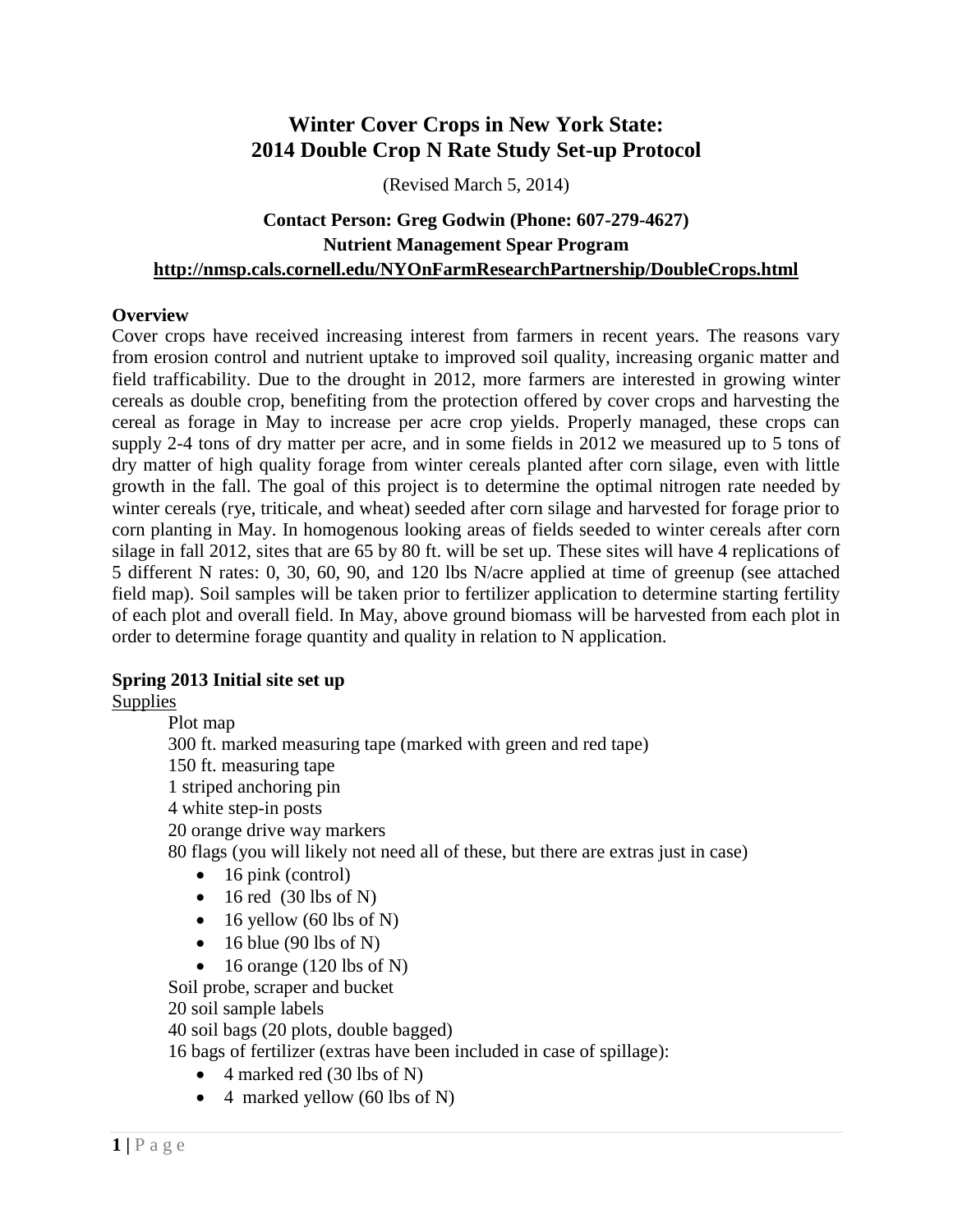- $\bullet$  4 marked blue (90 lbs of N)
- $\bullet$  4 marked orange (120 lbs of N)

1-quart container Cooler or shipping container plus ice packs Camera (if available) GPS (if available)

### Prior to Setup

- 1) Please ensure we have a copy of the field history for the particular site being setup.
- 2) If possible, take photographs of the field.

#### Site Setup

- 1) Place the first step-in white post. This should be the one in the lower left hand corner of the map.
- 2) Attach the 300 ft. measuring tape to first post and stretch out to the 80 ft. mark on the tape (should be marked in red). Then put in the next white post at the 80 ft. mark, which should be the upper left corner of the site.
- 3) Next, turn 90 degrees and proceed stretching the 300 ft. tape until you have reached the 145ft. mark (also marked in red). Step in a white post at that mark. This should be the upper right hand corner of your site.
- 4) Turn 90 degrees again and continue stretching the tape until you come to the 225 ft. mark on the tape (again marked in red). There you will put in your lower right hand and last post white post.
- 5) Finish stretching out the 300 ft. tape back to your first post this should be at the 290 ft. mark on the tape.
- **6) Leave the 300 ft. tape around the perimeter.**
- 7) Next take the 150 ft. measuring tape and stretch it diagonally across the rectangle just marked out, from the post in the lower left hand corner per the diagram to the upper right hand corner. This diagonal should be approximately 103.1 ft. If not, adjust corner posts accordingly.

#### Setup of Plots

- 1) Attach the 150 ft. measuring tape to the anchoring pin and set the anchor pin into the ground at the 5 ft. mark (green) on the 300 ft. measuring tape that goes around the perimeter. Then stretch the 150 ft. tape across the plot to the 220 ft. mark on the 300 ft. perimeter tape. The distance across should be about 65 ft.
- 2) Next put in proper color flags along this tape: one at the 5 and 15 ft. (pink), 20 and 30 ft. (yellow), 35 and 45 ft. (orange), 50 and 60 ft, (blue) marks.
- 3) Move the 150 ft. tape and anchoring pin to the15 ft. mark (green) on the 300ft tape and stretch across to the 210 ft. mark (also green). It should be about 65 ft. across once again.
- 4) Place orange driveway markers at the 5, 20, 35, and 50 ft. marks along the 150 ft. tape. After this, place flags at the 15 ft. (pink), 30 ft. (yellow), 45 ft. (orange), and 60 ft. (blue) marks on the tape.
- 5) Repeat steps 1–4 another 4 times. The 300ft. measuring tape and site map will indicate were you should lay out the remaining plots. The plot map will also indicate the change in flag colors due to randomization of the plots within the site.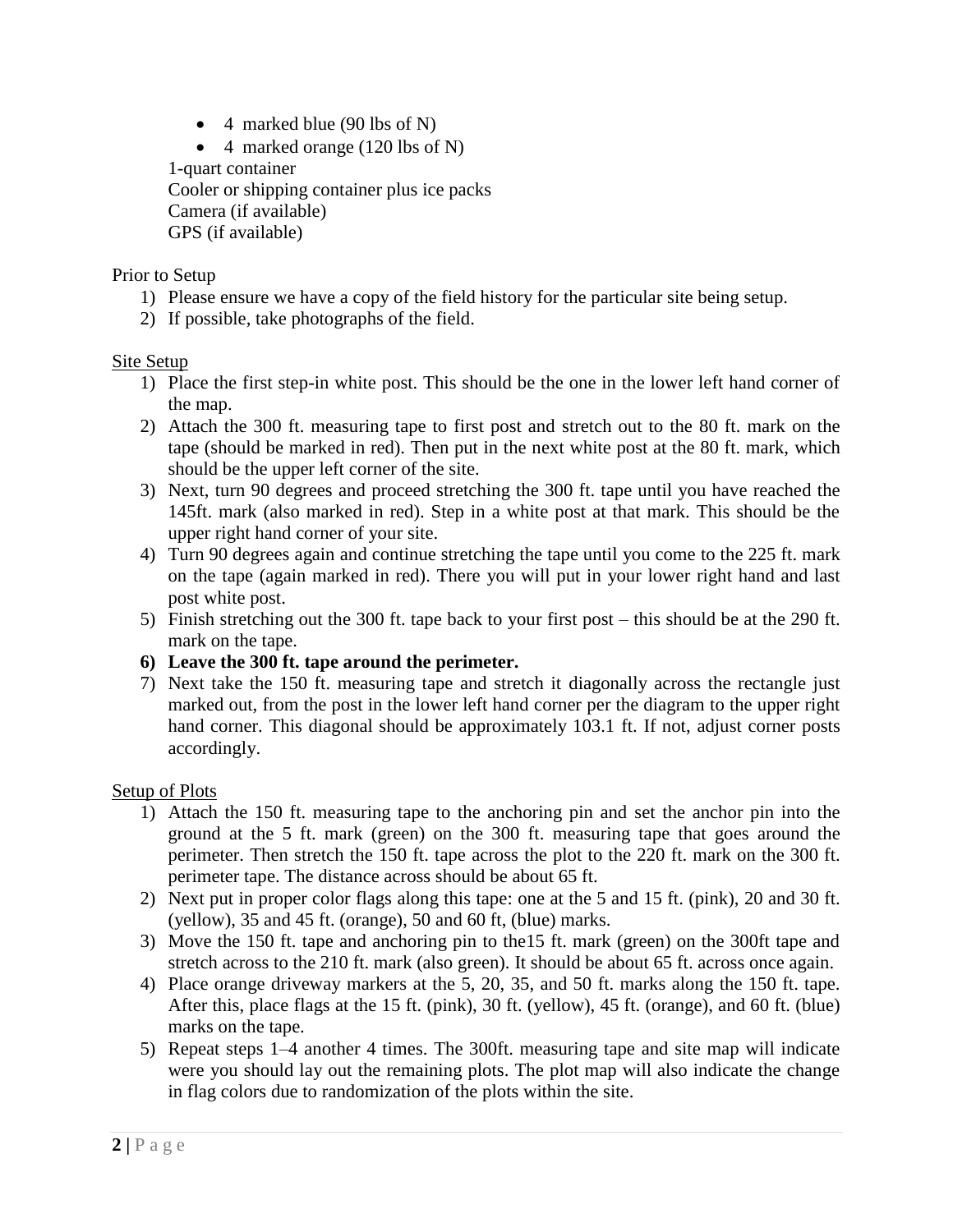Soil Sampling of Plots

For each treatment plot:

Use a soil probe to take eight 0–8 inch-deep cores for one composite soil sample following the steps below. It is very important to consistently take 0–8 inch depth samples.

1) Place the first soil bag in the bucket and then place the soil label, facedown, in the



bottom of the first soil bag. Then place the second bag within the first. This will prevent the label from becoming illegible and ensures that the sample will not be lost as likely in case of bag breakage.

- 2) Using the soil probe, take a total of eight, 0-8 inch deep soil cores around the **inside perimeter of each plot**. Scrape the cores into the plastic bag lined bucket. Try not to step into or trample the plot while sampling.
- 3) After all cores have been taken for a plot, twist the inner bag and knot the outer one in order to allow easy unpacking of samples.
- 4) Place soil sample bags in a cooler/shipping container with ice packs for transport to the NMSP lab as soon as possible for processing and analysis.

#### Fertilizer Application:

- **1) Ensure that all soil samples have been taken prior to the application of fertilizer!**
- 2) Place the color-marked bag of fertilizer in the same color plot. Note: the pink plots do not get any fertilizer since they are the controls.
- 3) At each plot open the corresponding bag and evenly (or as close to evenly as possible) hand broadcast fertilizer across the plots.
- 4) Rubber lab gloves are recommended when handling urea. Fertilizer is easier to spread when transferred into a one quart container (not the soil sampling bucket!). Multiple light passes across the plot ensure more even distribution.
- 5) Clean up bags (do not leave in field).

#### Finishing Setup:

- 1) Please make notes on the plot map of the orientation of the site within the field for reference.
- 2) If possible please note location with a GPS.
- 3) If feasible, determine stand density by measuring a yard length of a cover crop row outside the site and at two different locations in the field. Also, count the number of tillers with two or more unfolded leaves on each of these plants along each of the yard lengths. Then record number of plants and tillers on field activity sheet.
- 4) Take pictures of the site once set up.
- 5) Clean-up supplies and junk from site.
- **6) If you haven't done so already, make sure to supply a copy of the field history with the samples when you send them back to NMSP. No samples will be processed or analyzed if there is no field history on file for that site.**
- 7) Fill out field activity sheet and send back with samples to NMSP.
- 8) Send or transport samples back to NMSP: **Greg Godwin, 330 Morrison Hall, Dept. of Animal Science, Cornell University, Ithaca, NY 14853**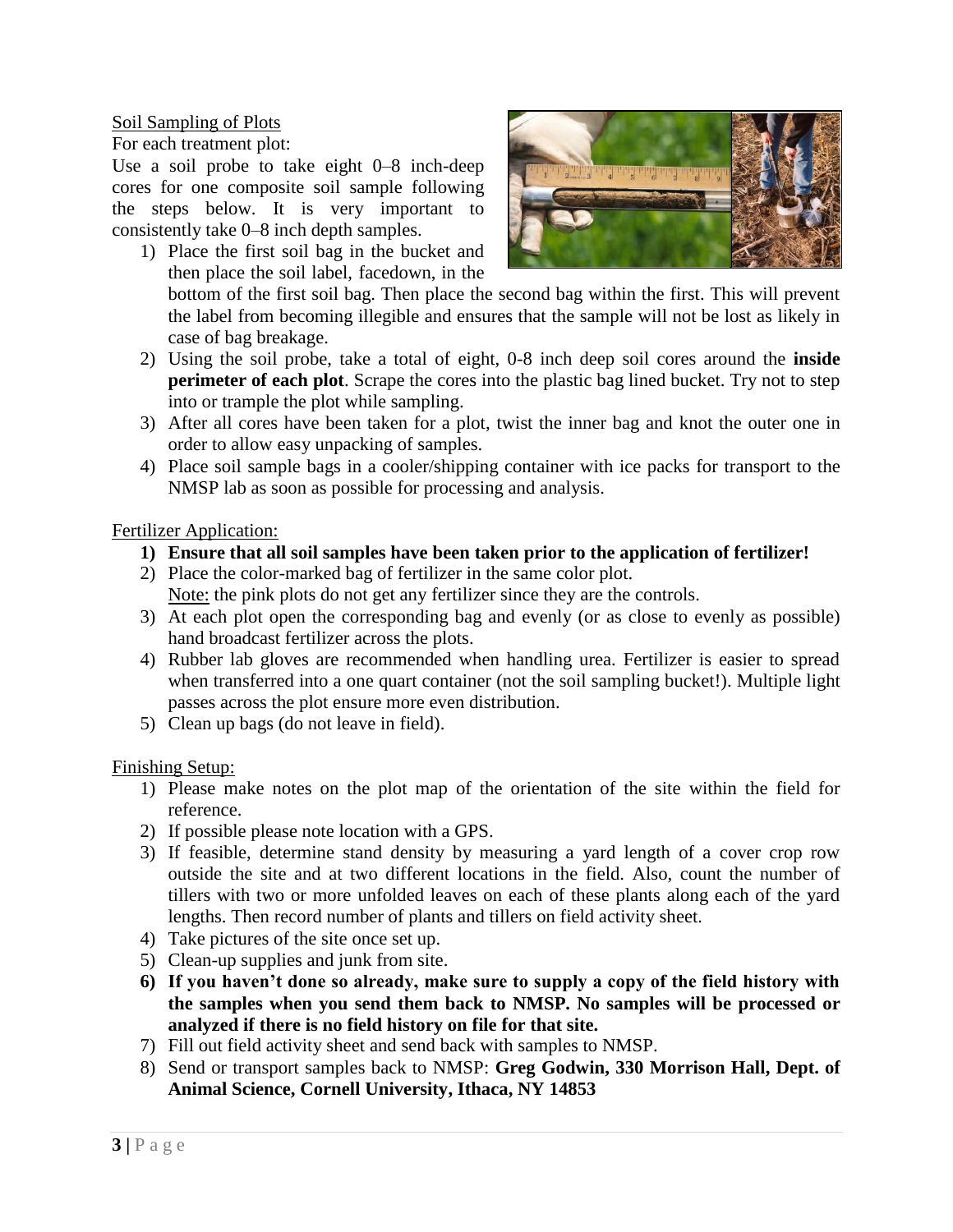

Figure 2: Plot set-up. Fertilizer rates (lbs N/acre) are noted in plots and color coded for flagging and match colored labels on bags of pre-weighed fertilizer.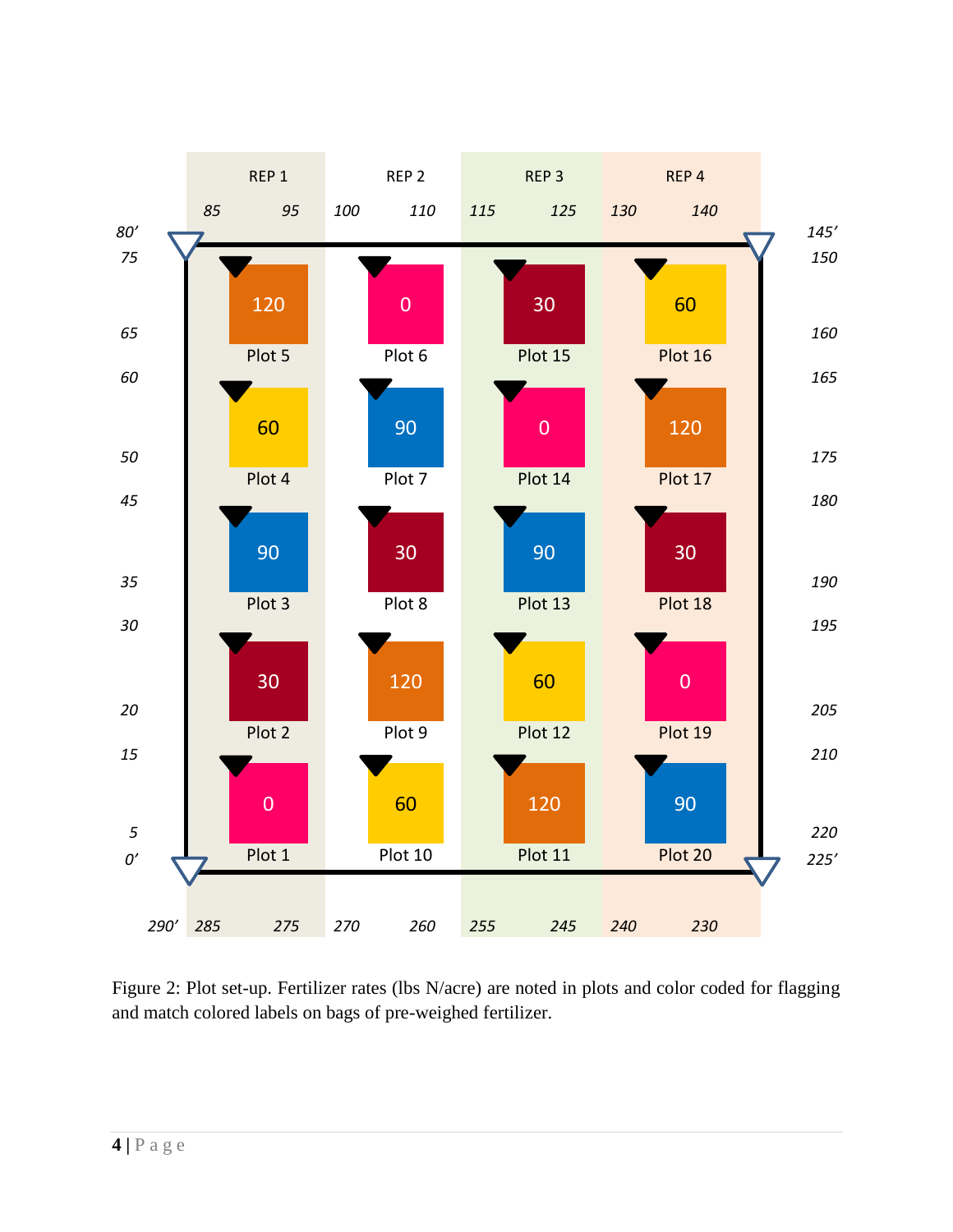## **Field Activities Record 2014**

| <b>Location:</b> |                                                  |
|------------------|--------------------------------------------------|
|                  | <b>Experiment:</b> 2014 Double Crop N Rate Study |

| <b>Date</b> | Activity, Participants, Observations, and Notes.                                                |  |  |  |  |
|-------------|-------------------------------------------------------------------------------------------------|--|--|--|--|
|             |                                                                                                 |  |  |  |  |
|             |                                                                                                 |  |  |  |  |
|             |                                                                                                 |  |  |  |  |
|             |                                                                                                 |  |  |  |  |
|             |                                                                                                 |  |  |  |  |
|             |                                                                                                 |  |  |  |  |
|             |                                                                                                 |  |  |  |  |
|             |                                                                                                 |  |  |  |  |
|             | Count and record the number of rows included in the harvest frame and<br>estimated row spacing. |  |  |  |  |
|             |                                                                                                 |  |  |  |  |
|             |                                                                                                 |  |  |  |  |
|             |                                                                                                 |  |  |  |  |
|             |                                                                                                 |  |  |  |  |
|             |                                                                                                 |  |  |  |  |
|             |                                                                                                 |  |  |  |  |
|             |                                                                                                 |  |  |  |  |
|             |                                                                                                 |  |  |  |  |
|             |                                                                                                 |  |  |  |  |
|             |                                                                                                 |  |  |  |  |
|             |                                                                                                 |  |  |  |  |
|             |                                                                                                 |  |  |  |  |
|             |                                                                                                 |  |  |  |  |